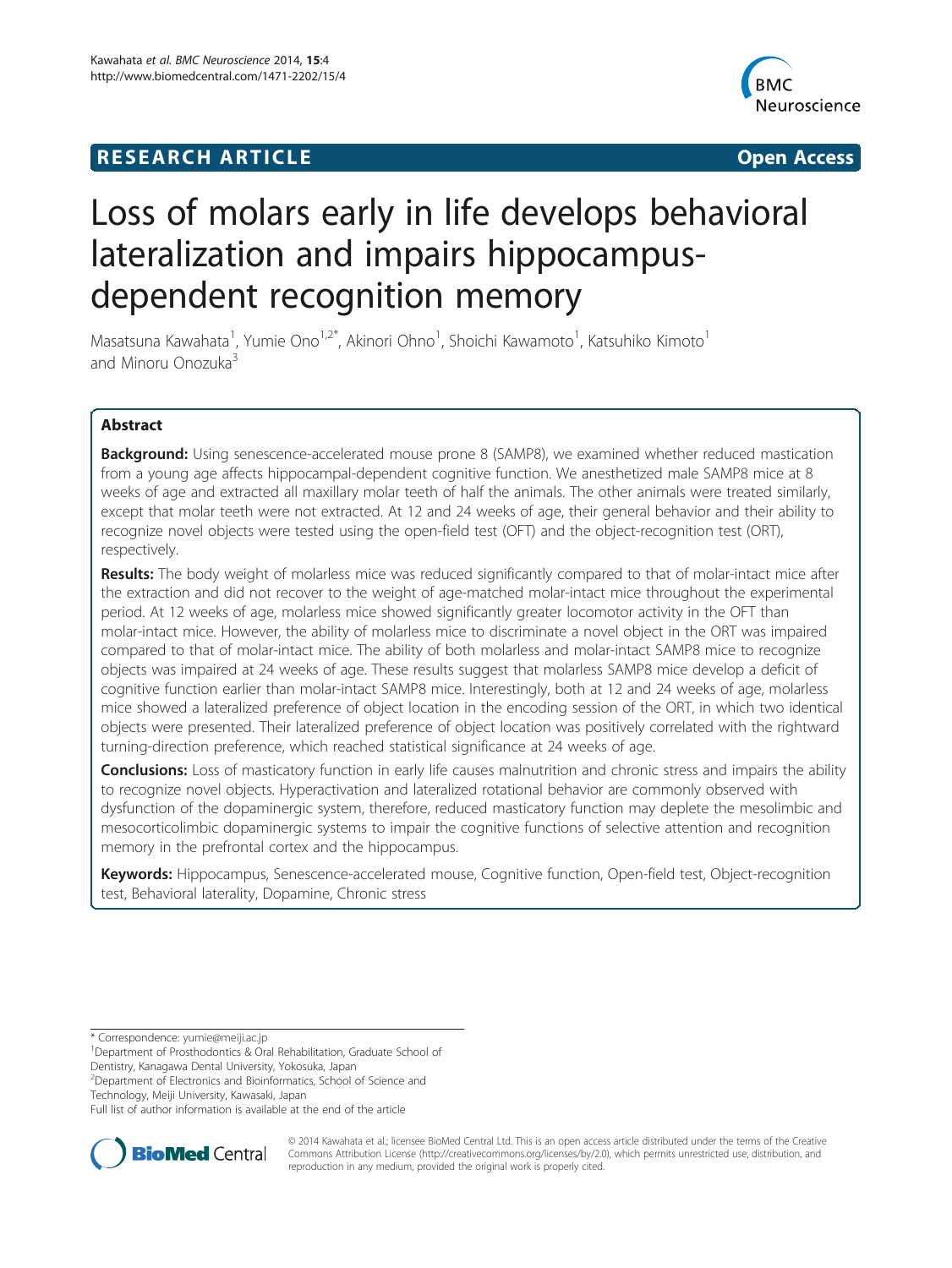#### Background

Masticatory ability has been reported as one of the predictive factors of general health, including cognitive function [[1,2](#page-6-0)]. Impaired masticatory function due to tooth loss causes dietary deficiencies among older adults (reviewed in [[3,4](#page-6-0)]), and the consequent malnutrition status increases the risk of developing cognitive impairment [\[5,6\]](#page-6-0). Experimental results in young adult rodents also demonstrate that permanent loss of functional teeth for months impairs digestive and absorptive function by altering the maxillomandibular relationship [[7,8](#page-6-0)] and by reducing secretion of saliva and gastric acid [[9,10\]](#page-6-0), even though having teeth extracted does not reduce food consumption [[11](#page-6-0)]. However, the relationship between impaired masticatory function and cognitive deficit for younger individuals remains unclear.

Recently, we showed that sustained interference of masticatory function for 10 days significantly decreased long-term potentiation (LTP) in hippocampal CA1 neurons in young adult rats [\[12](#page-6-0)]. Interestingly, these rats also showed increased plasma concentrations of corticosterone and noradrenaline, suggesting that sustained impairment of masticatory function may induce a chronic psychological stress. A recent PET study demonstrated that paralyzing the temporal muscle, a masticatory muscle, for several days results in significant hyperactivation of the hippocampus of young adult rats in a resting state, indicating an increased stress response to uncontrollable mastication [\[13\]](#page-6-0). Although our previous study [[14,15\]](#page-6-0) reported that a temporal reduction of masticatory function (7 to 10 days) did not alter the cognitive function of young adult subjects, the above evidence raises a hypothesis that long-term interference of masticatory function from a young age causes a complex combination of physical and psychological stress, which may synergistically induce cognitive impairment along with the malnutrition status.

The present study examined the hypothesis that permanent loss of teeth at a younger age affects cognitive function along with growth. We employed the senescence-accelerated mouse prone 8 (SAMP8) as a rodent model for age-related cognitive deficits. SAMP8 mice have a median life span of 13 months and begin to show deficits in learning and memory at 6 months after birth [[16](#page-6-0)]. All upper molar teeth of half of the mice were extracted at 8 weeks of age. At 12 and 24 weeks of age, we performed the object-recognition test (ORT) and the open-field test (OFT) to characterize how long-term reduced mastication modifies the hippocampal-dependent cognitive function of novel object recognition and the general behavior of these mice, respectively. We also conducted follow-up examinations of their body weight through the experimental period to determine whether permanent loss of molar teeth at younger stage of life affects physical growth.

#### Results

#### Loss of teeth decreases body weight

Mean body weight was comparable between the two groups on the day of surgery. The body weight of molarintact mice increased continuously after the sham operation (Figure 1). On the other hand, the body weight of molarless mice was decreased at 1 week after the extraction, and gradually increased afterwards. Molarless mice showed a significantly smaller mean body weight compared to molar-intact mice over the entire experimental period after the operation.

### Loss of teeth increases locomotor activity without changing the number of entrances to subdivisions of the field

A statistical comparison of total path length in molarless and molar-intact mice in the OFT showed no interaction between age and group, but there were significant main effects of age (2-way ANOVA  $F(1,45) = 9.79$ ,  $P = 0.003$ ) and group  $(F(1,45) = 9.71, P = 0.003;$  Table [1\)](#page-2-0). Further, multiple comparisons showed a significantly increased total path length in molarless mice at 12 weeks of age compared to those in molar-intact mice  $(P = 0.012)$ , Cohen's  $d = 0.96$ ). At 24 weeks of age, the total path length was still larger in molarless mice than in molarintact mice, although the difference did not reach statistical significance  $(P = 0.063)$ . Both molar-intact and molarless mice showed age-related reduction of total



Figure 1 Change in mean body weight of molar-intact and **molarless mice.** Open and filled circles indicate mean body weight of molar-intact (control group) and molarless (molarless group) mice, respectively. We subjected 28 of 58 mice to the behavioral test and sacrificed them at 12 weeks old (15 molar-intact and 13 molarless). Therefore, the number of subjects was 15 each in control and molarless groups at 16, 20, and 24 weeks old. Data are presented as means ± SEM. Asterisks indicate statistically significant differences between groups (9, 10, 12 weeks old Mann–Whitney test, P < 0.05 , 16, 20, 24 weeks old Student t-test,  $P < 0.05$ ).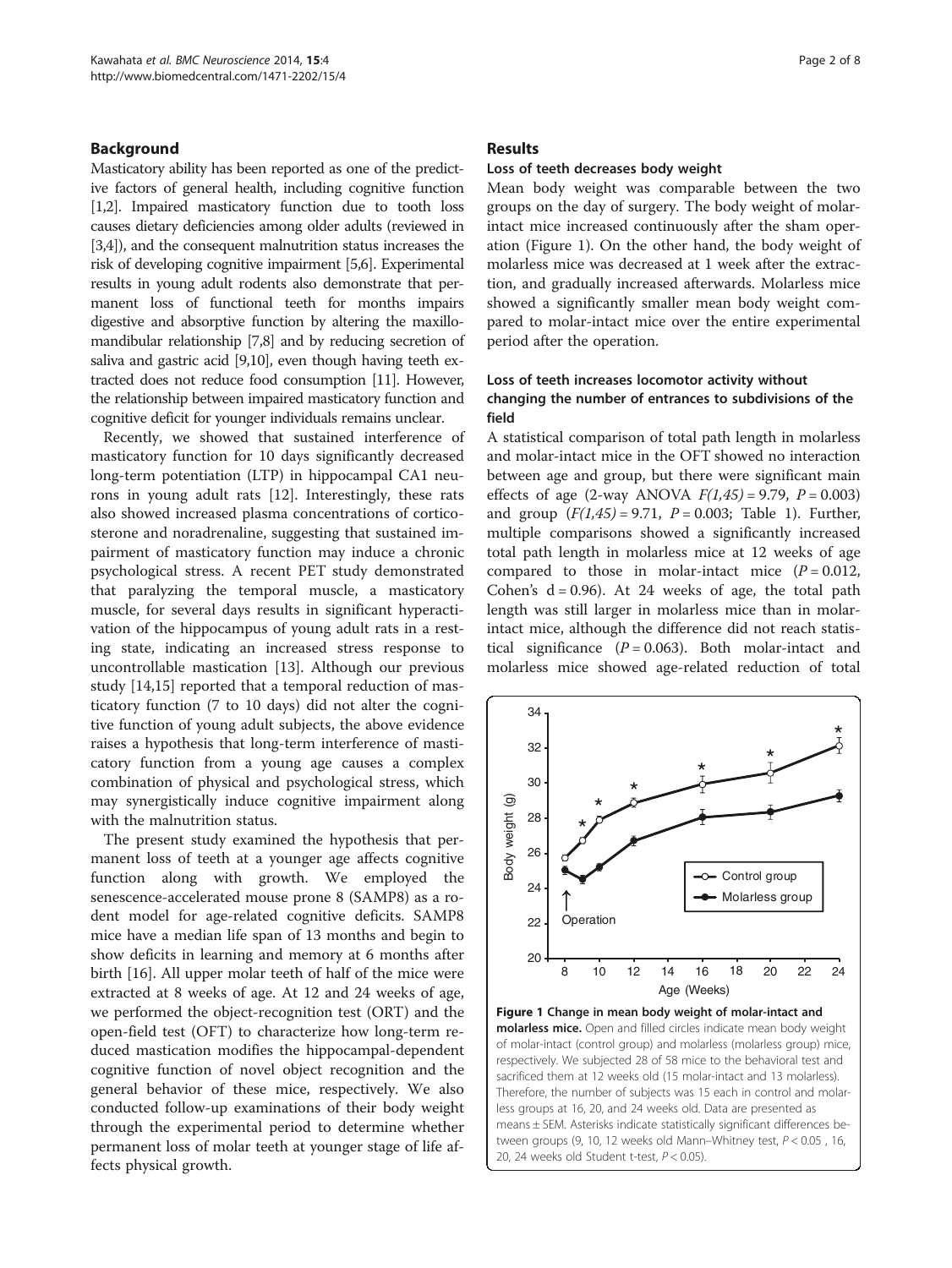|                      | Total path length (m)       | Number of entrances (times) |              |              |
|----------------------|-----------------------------|-----------------------------|--------------|--------------|
|                      |                             | Center                      | Intermediate | Peripheral   |
| 12 weeks             |                             |                             |              |              |
| Control ( $n = 15$ ) | $18.4 \pm 0.8$              | $13.4 \pm 1$                | $27.1 + 2$   | $27.8 \pm 2$ |
| Molarless $(n = 13)$ | $20.8 + 0.5*$               | $14.0 \pm 1$                | $25.2 + 2$   | $25.9 + 1$   |
| 24 weeks             |                             |                             |              |              |
| Control ( $n = 15$ ) | $16.1 \pm 0.5$ <sup>+</sup> | $7.9 + 1$                   | $17.7 + 2$   | $18.5 \pm 2$ |
| Molarless $(n = 6)$  | $18.3 \pm 0.8$ <sup>+</sup> | $9.8 \pm 2$                 | $20.5 + 2$   | $21.7 \pm 3$ |

<span id="page-2-0"></span>Table 1 The total path length and the number of entrances to the subdivisions in the OFT

Data are presented as means ± SEM. Asterisks indicate statistically significant differences between groups of the same age (post-hoc Tukey's multiple comparison, p < 0.05). Daggers indicate statistically significant differences between ages in the same group (post-hoc Tukey's multiple comparison, p < 0.05).

path length ( $P = 0.015$  and  $P = 0.049$ , respectively). No significant differences of the number of entrances to subdivisions between groups both at 12 and 24 weeks old were observed.

# Loss of teeth causes early impairment of the ability to recognize objects

Table 2 shows the search time for each object in the encoding and recall sessions of the ORT. At 12 weeks of age, molar-intact mice showed significantly prolonged search time for a novel object than for a familiar object in the retrieval session. However, search time for a novel object of molarless mice was not significantly different from that of a familiar object in the retrieval session. At 24 weeks of age, mice in both groups showed comparable search time for novel and familiar objects. This was expected since SAMP8 mice decline in learning and memory ability from 6 months of age [[16\]](#page-6-0). Interestingly, molarless mice showed an uneven search time for two identical objects in the encoding session. They spent significantly more time with the object placed on the right than with that on the left at both 12 and 24 weeks old (see [Methods](#page-4-0) for the arrangement of objects in the field).

Table 2 Search time (seconds) for each object in the encoding and retrieval sessions of the ORT

|                      | Encoding |           | <b>Retrieval</b> |              |
|----------------------|----------|-----------|------------------|--------------|
|                      | Left     | Right     | Familiar         | <b>Novel</b> |
| 12 weeks             |          |           |                  |              |
| Control ( $n = 15$ ) | $42 + 6$ | $43 + 5$  | $38 + 5$         | $55 + 7*$    |
| Molarless $(n = 13)$ | $44 + 3$ | $58 + 5*$ | $41 + 6$         | $62 + 8$     |
| 24 weeks             |          |           |                  |              |
| Control ( $n = 15$ ) | $46 + 5$ | $52 + 7$  | $45 + 6$         | $45 + 7$     |
| Molarless $(n = 6)$  | $33 + 4$ | $59 + 8*$ | $46 + 14$        | $37 + 9$     |

In the encoding session in which two identical objects were presented, time spent with object placed on the left and on the right (placed at "L" and "R" in Figure [3,](#page-5-0) respectively) are shown. In the retrieval session, time spent with the familiar object and the novel object are shown regardless of its location. Data are presented as means ± SEM. Asterisks indicate a statistically significant prolonged search time compared to its counterparts (paired t-test, p < 0.05; Cohen's  $d > 0.80$ ).

#### Loss of teeth develops lateralized behavior

During the encoding session of the ORT, at which two identical objects were placed in the field, molarless mice did not spend an equal amount of time exploring the two objects, but they spent more time exploring one of the two objects. In contrast, molar-intact mice spent the same amount of time exploring each of the two objects under similar circumstances. Since the mouse was always placed between the two objects at the beginning of the session (See [Methods](#page-4-0) section for detailed arrangement of objects in the test), the preference in object location may originate from a turning-direction preference related to rotational behavior. Therefore, we examined the turning-direction preferences during exploration and its relationship to preference for object location. The directional preferences of rotation and object location were significantly and positively correlated for molarless mice (Pearson's correlation coefficient  $r = 0.963$ ,  $P = 0.002$ , Cohen's d = 0.93), but not for molar-intact mice at [2](#page-3-0)4 weeks of age ( $r = -0.152$ ,  $P = 0.589$ ; Figure 2). These results indicate that molarless mice, which prefer to turn toward the right, explored the two objects unequally in the encoding session, spending more time with an object placed on the right side. Even though the correlation was significant for neither molarless mice  $(r = 0.192, P = 0.530)$  nor molar-intact mice  $(r = -0.265, P)$  $P = 0.259$ ) at 12 weeks of age, the correlation coefficient tended to increase with age for molarless mice (Figure [2B](#page-3-0)), but not for molar-intact mice (Figure [2A](#page-3-0)).

#### **Discussion**

The key finding of the present study is that sustained loss of masticatory stimulation since an early age not only accelerated the aging process of hippocampal-dependent cognitive function, but also developed abnormal behavior of locomotor hyperactivation and lateralized behavior at their advanced age. Previous studies using the same strain of mice revealed that 7 to 10 days of reduced mastication, caused either by extraction or reduction of molar teeth, impairs spatial learning ability in aged subjects (more than 36 weeks old) with morphological and functional deterioration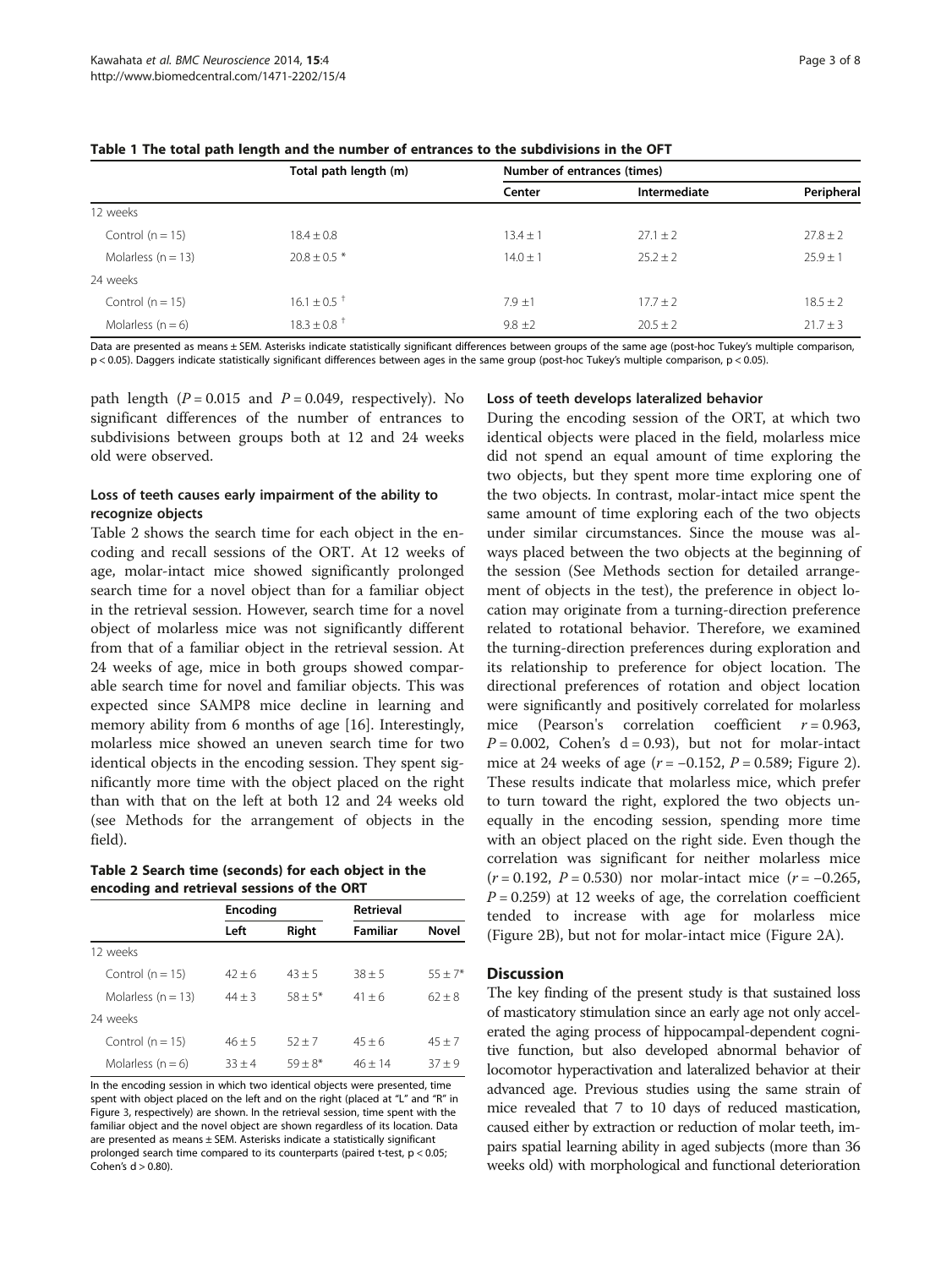<span id="page-3-0"></span>

of hippocampal neurons [\[14,15,17,18](#page-6-0)], although the same duration of reduced mastication in young subjects (20– 24 weeks at the extraction) did not affect their cognitive function [[14,15\]](#page-6-0). Our results further demonstrated that, even in younger subjects, the sustained reduction of

masticatory stimulation for more than two weeks impairs hippocampal-dependent cognitive function in this strain.

Permanent loss of teeth causes loss of somatosensory stimuli from the oral cavity, as well as malnutrition, both of which induce sustained increase of circulating corticosterone concentration [[18,19\]](#page-6-0). Our result in the ORT demonstrated that loss of molar teeth for a long period of time may be a chronic stress that accelerates agerelated cognitive impairment. The sustained hyperactivation of the hippocampal neurons via activation of stressinduced glucocorticoid receptors (GRs) causes the functional and morphological decline of these neurons [[20\]](#page-7-0). Attenuated neuronal responsiveness to new stimuli in the hippocampus impairs the spatial-learning ability, possibly interfering with the induction of LTP in hippocampal neurons [\[21\]](#page-7-0). Tsutsui et al. [[22\]](#page-7-0) reported that the sustained reduction of masticatory stimulation induced loss of pyramidal cells in the hippocampal CA1 and CA3 regions. As CA1 and CA3 regions are critical to recognizing familiar item or familiar spatial information [[23](#page-7-0)] and to detecting a novel visual object in a spatialtemporal context [\[24](#page-7-0)], respectively, permanent loss of teeth may impair hippocampal cognitive functions of both spatial and episodic memory.

Attenuated hippocampal function may further cause over-secretion of corticosteroids as the hippocampus is a target brain region of corticosterone regulating its negative-feedback system [\[25](#page-7-0)]. Nyakas et al. [\[20\]](#page-7-0) reported that activation of GR is essential for the expression of exploratory activity in a novel environment, and that animals with partial lesions in their hippocampi engage in enhanced exploratory activity with increased uptake of glucocorticoids in the remaining neurons in the hippocampus. The locomotor hyperactivation observed in molarless mice in the OFT suggests that chronic stress impairs the function of hippocampal neurons, resulting in hyperactivation of GRs.

Chronic stress derived from reduced mastication has also been reported to enhance oxidative stress [[26](#page-7-0)] and reduce the response of the dopamine (DA) neurons in the hippocampus, impairing the learning ability in the step-through passive avoidance test [[27\]](#page-7-0). The DA projection from the midbrain dopamine cells of the ventral tegmental area (VTA) to the hippocampal neurons mainly regulates the late phase of LTP, which is essential for the settlement of long-term memory [\[28\]](#page-7-0). Although we did not measure the hippocampal LTP in this study, accumulating results suggest that the chronic stress caused by reduced mastication has at least two possible neuronal pathways to impair the hippocampaldependent learning ability: (1) increased corticosterone directly interferes with the induction of hippocampal LTP, and (2) reduced DA responsiveness in the hippocampus prevents the settlement of the LTP.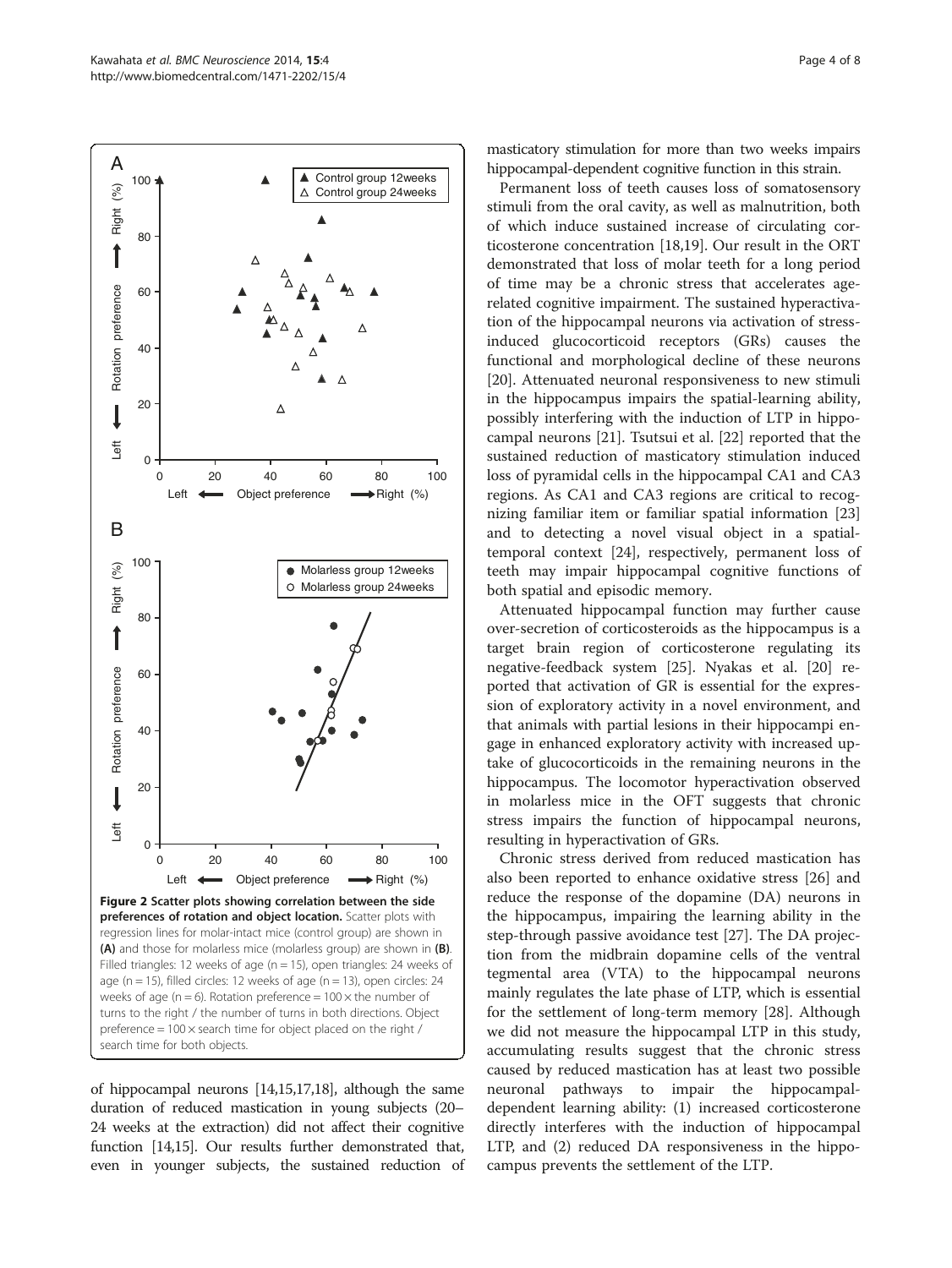<span id="page-4-0"></span>Lateralized behavior of molarless mice observed in the ORT also suggests the possible involvement of an attenuated DA system in the hippocampus. The prefrontal cortex (PFC) is another projection site of DA neurons from the VTA, and chronic stress causes a hypodopaminergic state in the PFC [\[29](#page-7-0)], as well as in the hippocampus [[30](#page-7-0)] with an impaired spatial working memory [\[31](#page-7-0)]. Interestingly, exposure to an uncontrollable stressor causes a lateralized alteration of DA consumption in the PFC [[32](#page-7-0)], which closely relates to lateralized rotational preferences [[33\]](#page-7-0). The age-dependent development of the lateralized preference of rotational behavior in molarless mice may indicate the selective and progressive reduction of neuronal transmission of the DA system.

Another possible hypothesis supporting the attenuated DA system in the molarless mice is iron deprivation caused by extraction-induced reduction of gastric acid secretion [[10](#page-6-0)]. The iron is a key element in DA synthesis, and DA deficit in the brain is generally recognized as a pivotal for hyperactivity and pathologic lateralization of cognitive functioning that are commonly observed in attention-deficit/hyperactivity disorder (ADHD) [[34](#page-7-0)]. In fact, an excessive spontaneous motor activity and a deficit in selective attention are key signatures of the rodent model of ADHD [[35\]](#page-7-0), which corresponds to the behavior of molarless mice at 24 weeks of age.

A limitation of this study is that it is difficult to separate the influence of malnutrition from psychological stress on the development of cognitive and behavioral deficit in the molarless mice. Considering that either food deprivation with intact masticatory function or molar extraction with powder-diet feeding causes impairment of the hippocampus-dependent memory function, as well as attenuation of the DA system [\[36,37](#page-7-0)], these two factors might have an additive effect. Further examination of the serum ferritin levels or administration of DA agonist/antagonist in the current rodent model is needed to elucidate the effect of masticatory function on the systemic development in detail. Uneven dimensions of subdivisions defined in the OFT might dismiss the preference for peripheral and/or intermediate areas, although it would not affect the interpretation of the result of comparable number of entrances to the subdivisions between molarless and control groups.

### Conclusions

Sustained reduction of masticatory stimulation impaired hippocampal-dependent learning ability even in young animals, which was associated with increased locomotor activity in exploring a novel environment and imbalanced rotational preference during exploring behavior. These results suggest that reduced mastication at an early stage of life may be a chronic stress that accelerates the aging process of the hippocampus.

### **Methods**

# Ethics Statement

This study was reviewed and approved by the Animal Care and Use Committee of Kanagawa Dental University and conformed to the Guidelines for Care and Use of Laboratory Animals of the National Institutes of Health.

#### Animals

We used 60 male SAMP8 mice (Nihon SLC Co. Ltd., Shizuoka, Japan), aged 7 weeks when they were purchased. The mice were housed in groups of 8 in plastic cages under temperature- and humidity-controlled conditions  $(22 \pm 3^{\circ}C, 55 \pm 2\%)$  with free access to pelleted food and water. We used standard diet without specific dietary supplement. Since the maxillomandibular incisors and mandibular molar teeth were kept intact even in the molar-extracted (molarless) mice, all mice could eat pelleted food throughout the experiment. The light– dark cycle was set at 12 h (lights on from 7:00 AM to 7:00 PM). Since two mice died during the manipulation of molar extraction, we had 30 and 28 mice for control (molar intact) and molarless groups, respectively. Among them, 15 and 13 of control and molarless mice, respectively, were sacrificed at 12 weeks of age after the behavioral tests described below. The rest of 30 mice (15 for each group) were kept until 24 weeks of age and subjected to the behavioral tests. Due to the technical error of the video-capture system, behavioral data from eight 24 weeks-old molarless mice were not available.

#### Removal of molar teeth

At 8 weeks of age (from day 56 to 62), all mice were deeply anesthetized with sodium pentobarbital  $(10 \text{ mg/kg} i.p.;$ Somnopentyl, 10 ml/kg, Kyoetsu Seiyaku Co. Ltd., Tokyo, Japan). Our preliminary experiment demonstrated that a root of molar tooth began to bend in the alveolar bone from 8 weeks of age. We therefore performed extraction at this age to avoid the possibility to leave stumps of broken tooth upon extraction which may cause an additional stress from pain. Anesthetized mice were lightly restrained in a supine position on a mesh grid and their mouth was kept open using cotton string tied to their maxillomandibular incisors. Half of the mice had all upper (maxillary) molar teeth extracted using dental tweezers (molarless group; [[17](#page-6-0)]). The time required for extraction was no longer than 10 min. The other half had the same manipulation except that the molar teeth were not extracted (control group). After the manipulation the mice were recovered under a heat lamp for 10 min and then returned to the home cage. The mice were housed separately with respect to the molarless or molar-intact mice in a group of 4–6 per cage during the post-operative period. We did not administer any postoperative antibiotics and other medicaments, since our preliminary experiment demonstrated that this molar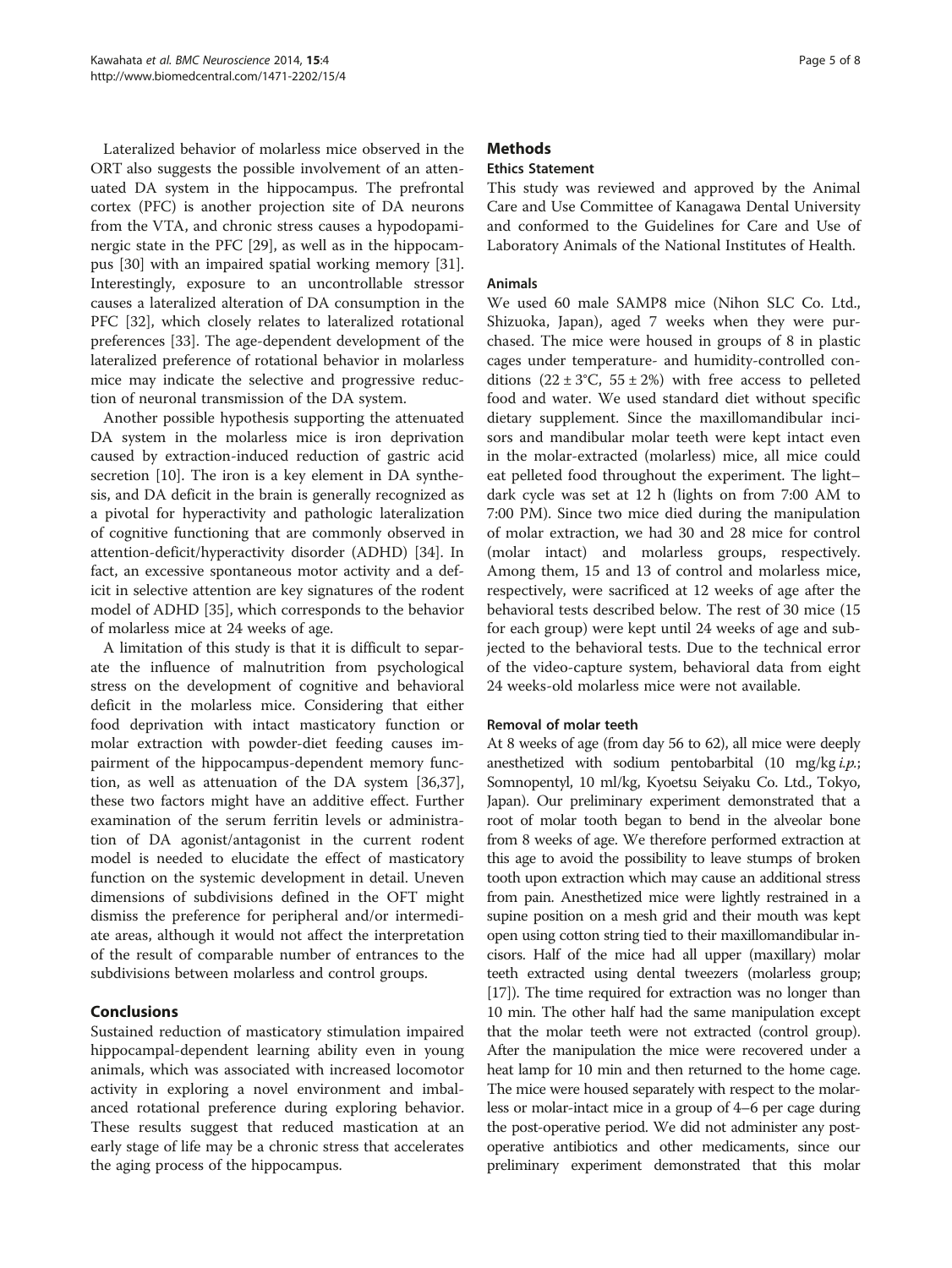<span id="page-5-0"></span>extraction procedure does not cause any periodontal inflammation. All mice were weighed prior to the operation and at 9, 10, 12, 16, 20, and 24 weeks old.

### Open-field test (OFT)

The OFT was carried out to investigate spontaneous motor activity of mice in a novel environment. The open field consisted of an oblong arena  $(55 \times 40 \text{ cm})$  surrounded by walls of 40 cm height, as described previously [[38](#page-7-0)], arranged in a sound-isolated room. A video camera (DCR-HC1000, Sony Inc., Japan) was suspended from the ceiling above the arena to observe and record the behavior of animals. The field was constantly illuminated with a dim light (12 Lx at the floor of the arena). The animals in their home cage were brought to the experimental room at least 1 h before the beginning of the first trial of the day. At the beginning of each trial, the mouse was placed at the middle of the long side of the arena, closely facing the wall. The field was divided into three oblong subdivisions of center (15 cm × 10 cm), intermediate (25 cm × 20 cm), and peripheral  $(55 \text{ cm} \times 40 \text{ cm})$  areas for scoring ambulatory activity (Figure 3). The arena was first halved into two subdivisions of intermediate and peripheral areas, and the center subdivision was further added to discriminate the behavior of crossing through the center part of the arena from that of travelling around the outer boundary of the intermediate area. The arena was isolated with a light-blocking curtain and the home cage was covered with a cloth during the whole experiment so that the mice in the home cage could not see the testing apparatus. Since it was also a part of the ORT procedure to acclimatize the mice to the field in which novel objects are placed, all mice were allowed to freely explore the field for 15 min once a day for 3 consecutive days preceding the ORT. We measured total path length and the count of entrances into each subdivision



using a video tracking system (Top Scan, Clever Sys Inc., VA, USA) for the first 5 min on the first experimental day as parameters of OFT. Total path length was defined as a cumulated travel distance of the center of gravity of the mouse body in the arena for the 5 min period. Entrance to a subdivision was counted if the center of gravity of the mouse body passed through the border of the subdivision from outside to inside. After the completion of each trial, the animal was returned to the home cage and the field was cleaned with 30% ethanol. All experimental procedure took place between 6–8 pm.

### Object-recognition test (ORT)

The ORT is a method to study the hippocampaldependent long-term recognition memory in mice using their tendency to interact more with a novel object than with a familiar one. The protocol of ORT was adapted from Ennaceur and Delacour [[39](#page-7-0)] as previously described [\[40](#page-7-0)]. The test objects were a glass and a ceramic cup, which were different in shape, texture and color. We tested the mice on the following day after completing the OFT. In the first (encoding) session, two identical objects were placed in the same field as used in the OFT (Figure 3) and the animal was allowed to freely explore for 5 min. It was considered that the animal was exploring the object when (1) the head of the subject was oriented toward the object within 2 cm of the object (watching, touching or sniffing the object) or (2) the center-of-gravity of the subject's body was located inside the area where the object was placed (standing along the surface or climbing up on the object). The animals in their home cage were brought to the experimental room at least 1 h before the beginning of the first trial of the day as in case of the OFT. The first session was carried out between 6-7 pm. After the completion of each trial, the animal was returned to the home cage and the field was cleaned with 30% ethanol. One hour later the second (retrieval) session took place, in which one of the Center **objects** was replaced by a different one, and exploration



Figure 4 Definition of turns during object exploration. A turn, either to the left (counterclockwise traveling) or to the right (clockwise traveling), was defined if the mouse turned more than 180° from the original position indicated as "M" (A). If the mouse consecutively turned more than 360° in one direction at once, we counted the first 360° as one turn and then started counting the new one. For example, a consecutive turn from 180° to 540° was counted as single turn (B) and that from 540° to 720° was counted as two turns (C).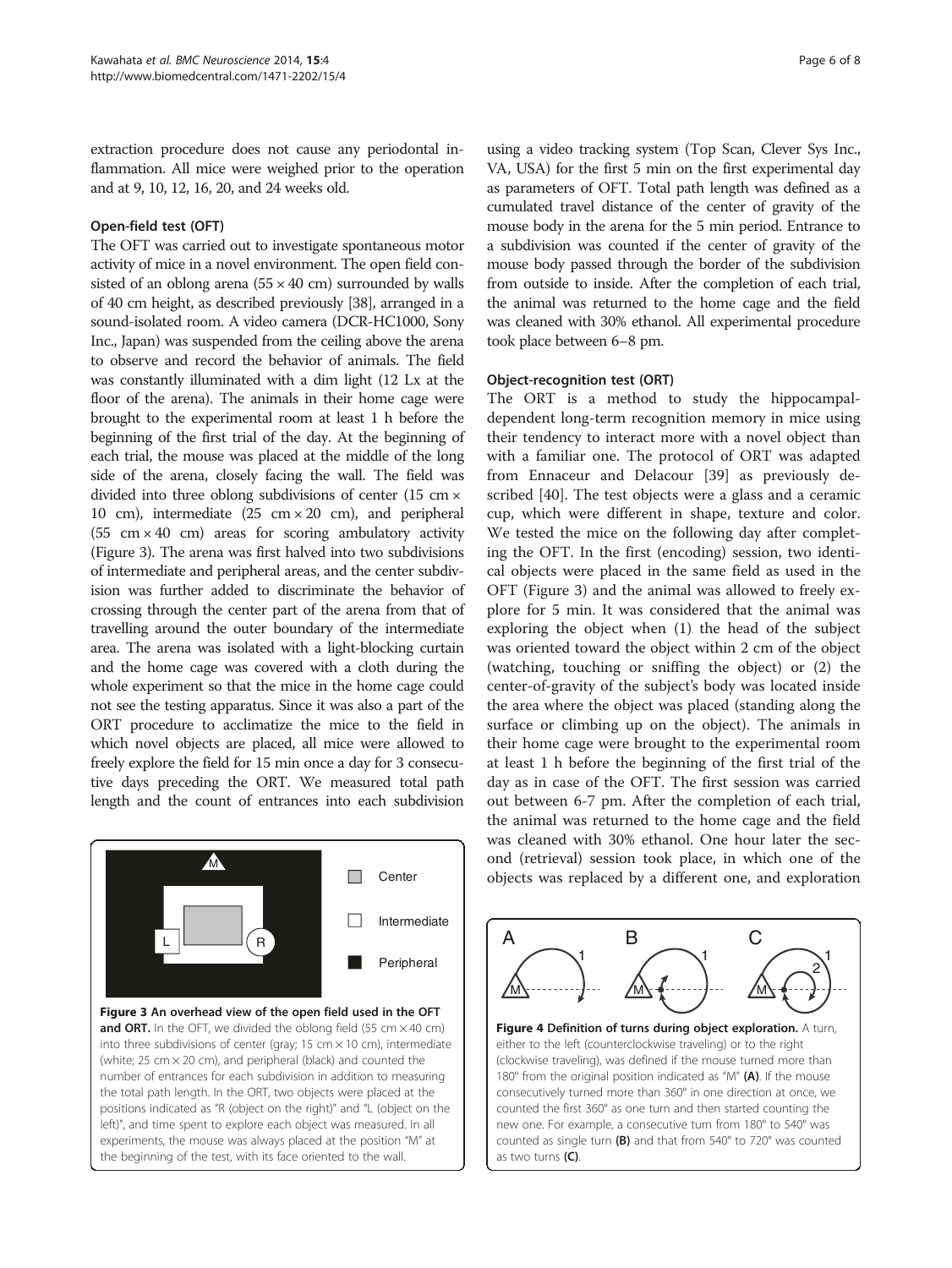<span id="page-6-0"></span>was again scored for 5 min. We chose the novel object alternately and the position to place the novel object was counterbalanced among subjects. Results were expressed as duration of time spent with each object (defined as search time).

#### Laterality preferences during object exploration

The center-of-gravity position of a mouse as a function of time was obtained from the video tracking system. A 5-min recording of position in the encoding session of ORT was divided into ten 30s periods and displayed separately on the computer screen to facilitate scoring. A turn, either to the left (counterclockwise traveling) or to the right (clockwise traveling), was defined if the mouse turned more than 180° (Figure [4A](#page-5-0)). If the mouse consecutively turned more than 360° in one direction at once, we counted the first 360° as one turn and then started counting the new one (Figure [4B](#page-5-0) and C). For each animal, the counting of any successive number of turns in a particular direction was interrupted when the animal presented a shift in its initial direction, or even when it explored an object. The side preferences of rotation (rotation preference) were determined as a percentage of the number of turns to the right to that of total turns. We further defined the preference of object location (object preference) as a percentage of the time spent at the object on the right to total time spent for exploration of both objects. The correlation between the rotation preference and object preference was investigated.

#### **Statistics**

All values shown are mean ± SEM. All data were subjected to a Shapiro-Wilk Test of Normality. A paired t-test or unpaired t-test was used when the data was normally distributed, otherwise a nonparametric Mann–Whitney U test was used. We compared total path length and the count of entrances into each subdivision in OFT using the two-way analysis of variance (ANOVA) test and the post-hoc Tukey's multiple comparison. We used the Pearson product–moment correlation coefficient to determine the significance of correlation between the preferences of rotation and that of object location. We consider  $P$  values <0.05 to be statistically significant.

#### Competing interests

The authors declare that they have no competing interests.

#### Authors' contributions

MK, AO, and SK carried out behavior studies, performed the statistical analysis, and drafted manuscript. YO, KK and MO conceived of the study, participated in its design and coordination and helped to draft the manuscript. All authors read and approved the final manuscript.

#### Author details

<sup>1</sup>Department of Prosthodontics & Oral Rehabilitation, Graduate School of Dentistry, Kanagawa Dental University, Yokosuka, Japan. <sup>2</sup>Department of Electronics and Bioinformatics, School of Science and Technology, Meiji University, Kawasaki, Japan. <sup>3</sup>Nittai Jyusei Medical College for Judo Therapeutics, Tokyo, Japan.

Received: 20 August 2013 Accepted: 3 January 2014 Published: 4 January 2014

#### References

- 1. Miura H, Kariyasu M, Yamasaki K, Arai Y, Sumi Y: Relationship between general health status and the change in chewing ability: a longitudinal study of the frail elderly in Japan over a 3-year period. Gerodontology 2005, 22(4):200–205.
- 2. Miura H, Yamasaki K, Kariyasu M, Miura K, Sumi Y: Relationship between cognitive function and mastication in elderly females. J Oral Rehabil 2003, 30(8):808–811.
- 3. Buschang PH: Masticatory ability and performance: the effects of mutilated and maloccluded dentitions. Semin Orthod 2006, 12(2):92–101.
- 4. Krall E, Hayes G, Garcia R: How dentition status and masticatory function affect nutrient intake. J Am Dent Assoc 1998, 129:1261–1269.
- 5. Salva A, Coll-Planas L, Bruce S, De Groot L, Andrieu S, Abellan G, Vellas B, Task Force on Nutrition and Ageing of the IAGG and the IANA, Andrieu S, Bartorelli L, Berner YN, Bruce S, Corman B, Domingo A, Egger TP, de Groot L, Guigoz Y, Imedio A, Planas M, Porras C, Rovira JC, Salvà A, Serra JA, Vellas B: Nutritional assessment of residents in long-term care facilities (LTCFs): recommendations of the task force on nutrition and ageing of the IAGG European region and the IANA. J Nutr Health Aging 2009, 13(6):475–483.
- 6. Furuta M, Komiya-Nonaka M, Akifusa S, Shimazaki Y, Adachi M, Kinoshita T, Kikutani T, Yamashita Y: Interrelationship of oral health status, swallowing function, nutritional status, and cognitive ability with activities of daily living in Japanese elderly people receiving home care services due to physical disabilities. Community Dent Oral Epidemiol 2013, 41(2):173–181.
- 7. von Wowern N, Hjørting-Hansen E, Stoltze K: Changes in bone mass in rat mandibles after tooth extraction. Int J Oral Surg 1979, 8:229-233.
- 8. Sato H, Kawamura A, Yamaguchi M, Kasai K: Relationship between masticatory function and internal structure of the mandible based on computed tomography findings. Am J Orthod Dentofacial Orthop 2005, 128:766–773.
- 9. Gyimesi J, Zelles T: Effect of removal of molars on weight increase and food intake in albino rats. J Dent Res 1972, 51:897–899.
- 10. Gyimesi J, Zelles T, Keszler P: Effect of experimental removal of molars on gastric and submaxillary salivary secretion in the rat. J Dent Res 1974, 53:1284–1288.
- 11. Muramoto T, Takano Y, Soma K: Time-related changes in periodontal mechanoreceptors in rat molars after the loss of occlusal stimuli. Arch Histol Cytol 2000, 63:369–380.
- 12. Kato K, Ono Y, Kubo K-Y, Sasaguri K, Watanabe K, Onozuka M, Sato S: Occlusal disharmony suppresses long-term potentiation in the rat hippocampal CA1 region. International journal of stomatology & occlusion medicine 2010, 3(1):71–75.
- 13. Ono Y, Lin HC, Tzen KY, Chen HH, Yang PF, Lai WS, Chen JH, Onozuka M, Yen CT: Active coping with stress suppresses glucose metabolism in the rat hypothalamus. Stress 2011, 15(2):207–217.
- 14. Watanabe K, Tonosaki K, Kawase T, Karasawa N, Nagatsu I, Fujita M, Onozuka M: Evidence for involvement of dysfunctional teeth in the senile process in the hippocampus of SAMP8 mice. Exp Gerontol 2001, 36(1):283-295.
- 15. Kubo KY, Iwaku F, Watanabe K, Fujita M, Onozuka M: Molarless-induced changes of spines in hippocampal region of SAMP8 mice. Brain Res 2005, 1057(1):191–195.
- 16. Hosokawa M, Abe T, Higuchi K, Shimakawa K, Omori Y, Matsushita T, Kogishi K, Deguchi E, Kishimoto Y, Yasuoka K, Takeda T: Management and design of the maintenance of SAM mouse strains: an animal model for accelerated senescence and age-associated disorders. Exp Gerontol 1997, 32(1):111–116.
- 17. Onozuka M, Watanabe K, Nagasaki S, Jiang Y, Ozono S, Nishiyama K, Kawase T, Karasawa N, Nagatsu I: Impairment of spatial memory and changes in astroglial responsiveness following loss of molar teeth in aged SAMP8 mice. Behav Brain Res 2000, 108(1):145–155.
- 18. Onozuka M, Watanabe K, Fujita M, Tonosaki K, Saito S: Evidence for involvement of glucocorticoid response in the hippocampal changes in aged molarless SAMP8 mice. Behav Brain Res 2002, 131(1):125–129.
- 19. Zwirska-Korczala K, Ostrowska Z, Kucharzewski M, Marek B, Swietochowska E, Kos-Kudła B, Buntner B: Circadian variations of serum triiodothyronine, thyroxine, corticosterone and lipids in starved rats. Endocr Regul 1991, 25(3):165–169.